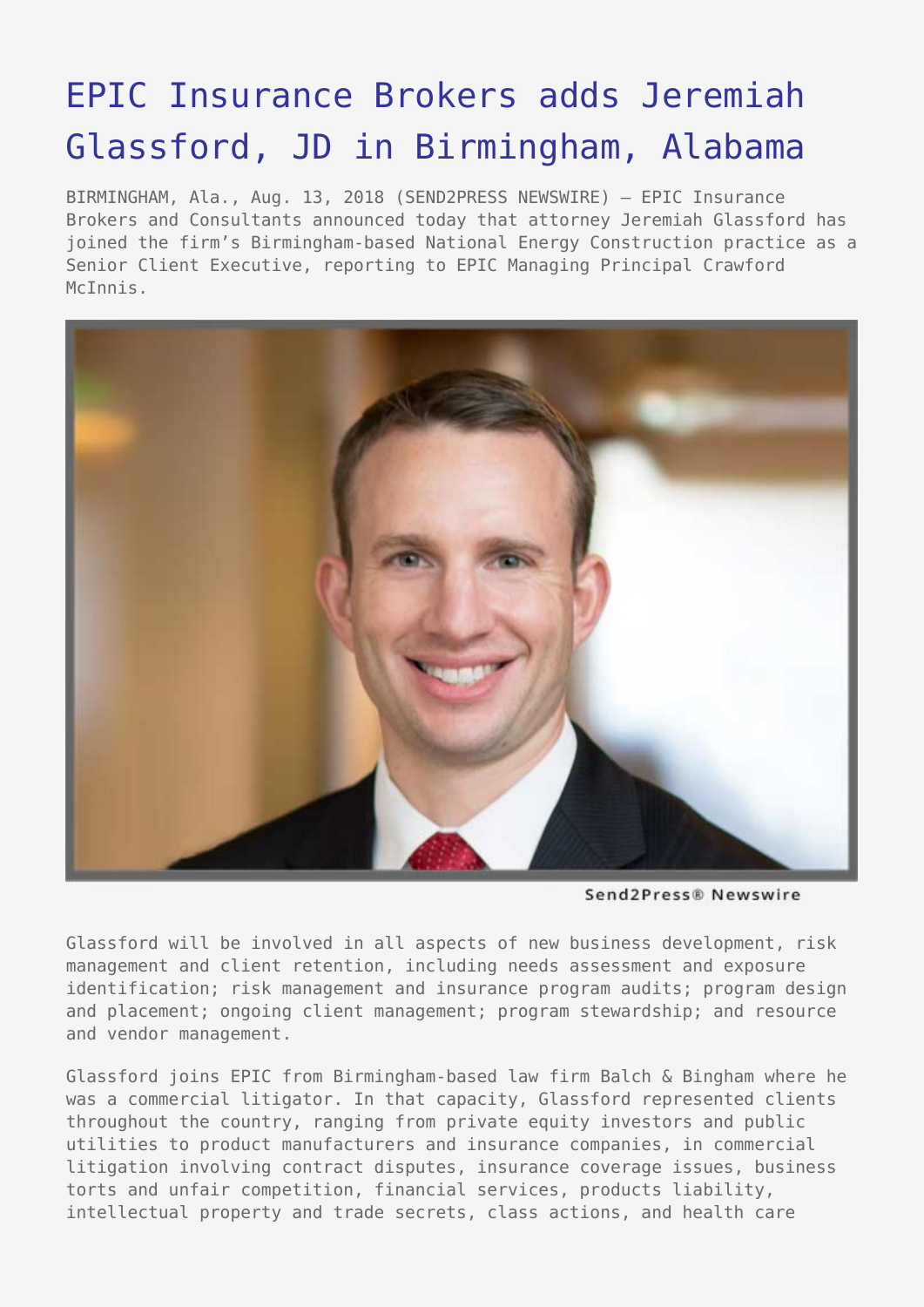issues.

Glassford has also served in the U.S. Army since 1999, including three tours of duty in Afghanistan and Iraq and with extensive leadership and risk management/safety training. He currently serves on the U.S. Army Reserve's Regional Emergency Preparedness Liaison Officer Team for Federal Emergency Management Agency Region IV, where he coordinates Department of Defense military assistance to other federal agencies, state governments, and civilian authorities during large-scale disaster response operations.

"We are excited to further enhance EPIC's operations in Birmingham and the Southeast Region with the addition of Jeremiah," said Crawford McInnis. "His litigation-focused legal background and experience as a senior troop leader in high-risk combat zones and disaster responses give him a unique perspective to identify and successfully manage risks, particularly those that are contractual in nature, as well as problem solve for our clients.

"Jeremiah will be a terrific addition as we continue to build and strengthen our EPIC team here in Birmingham and across the country."

Glassford earned a Bachelor of Science Degree in Business Administration from the University of Alabama at Birmingham, before obtaining his Juris Doctor degree from the University of Alabama School of Law, with *magna cum laude* honors.

Jeremiah Glassford can be reached at jeremy.glassford@epicbrokers.com or 205-581-3352.

## **About EPIC:**

EPIC is a unique and innovative retail property & casualty and employee benefits insurance brokerage and consulting firm. EPIC has created a valuesbased, client-focused culture that attracts and retains top talent, fosters employee satisfaction and loyalty and sustains a high level of customer service excellence.

EPIC team members have consistently recognized their company as a "Best Place to Work" in multiple regions and as a "Best Place to Work in the Insurance Industry" nationally.

EPIC now has more than 1,400 team members operating from 50 offices across the U.S., providing Property & Casualty, Employee Benefits, Specialty Programs and Private Client solutions to more than 20,000 clients.

With run rate revenues greater than \$400 million, EPIC ranks among the top 20 retail insurance brokers in the United States. Backed by Oak Hill Capital Partners, the company continues to expand organically and through strategic acquisitions across the country.

For additional information, please visit<https://www.epicbrokers.com/>.

\* PHOTO Link for media: Send2Press.com/300dpi/18-0813s2p-glassford-300dpi.jpg \* Photo Caption: Attorney Jeremiah Glassford has joined EPIC's Birmingham